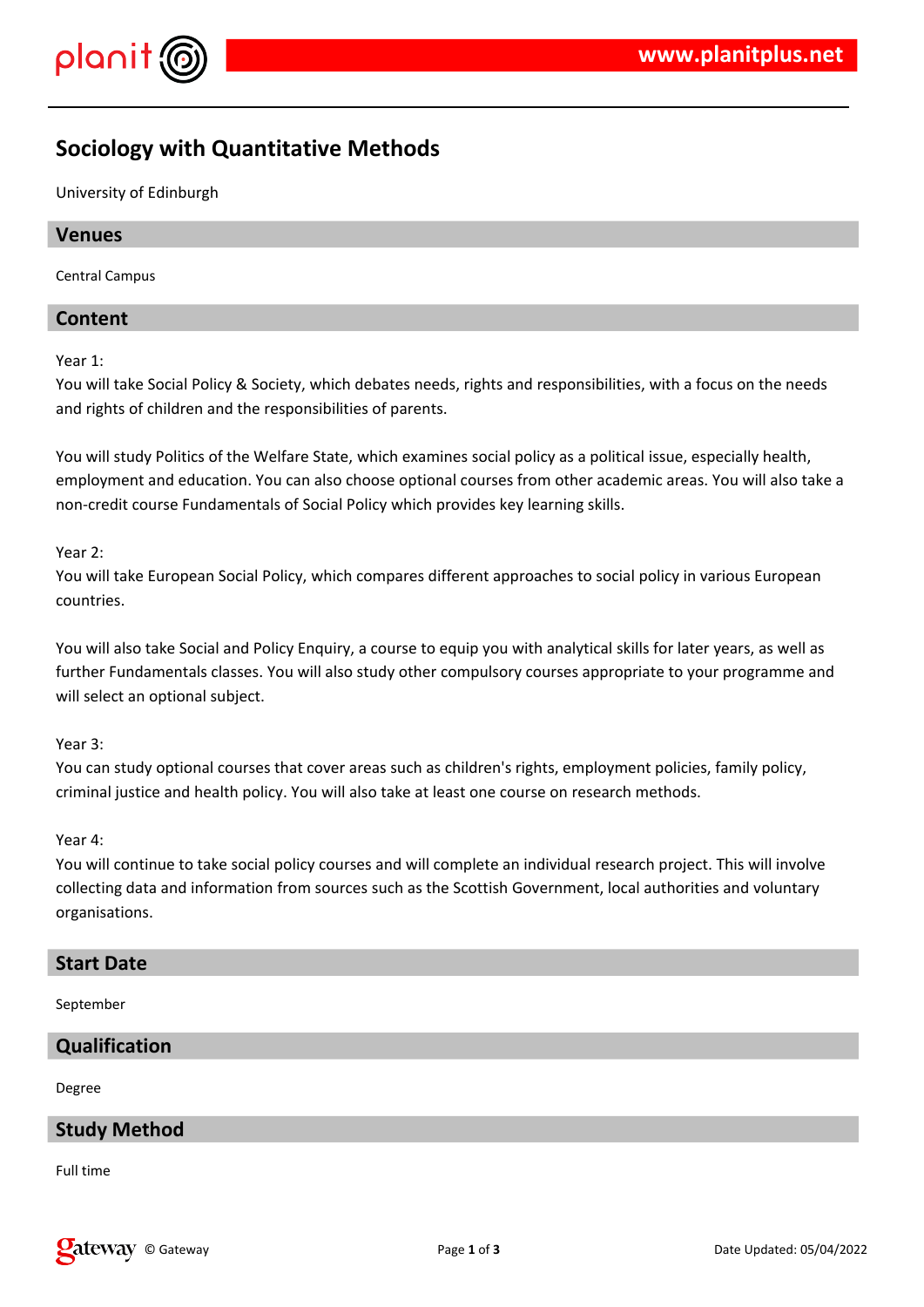

# **Award Title**

MA Hons

## **UCAS Code**

5S9K

## **Course Length**

4 years

**Faculty**

College of Arts, Humanities and Social Sciences

#### **Department**

Social and Political Science

#### **Entry Requirements**

2023 entry requirements

Standard entry:

4 Highers at AAAA (minimum) but typically 5 Highers at AAAAA (by end of S5 preferred) including Maths plus English at National 5.

Widening access entry:

4 Highers at ABBB (by end of S6) including Maths plus English at National 5. Highers at BBB must be achieved in one sitting S4- S6.

#### **SCQF Level**

10

## **Progression Routes**

«ProgressionRoutes»

## **Combination Courses**

# **Address**

Old College South Bridge Edinburgh City of Edinburgh EH8 9YL

# **Website**

www.ed.ac.uk

#### «htmlCombinationCourse» «htmlCombinationUCASCode»